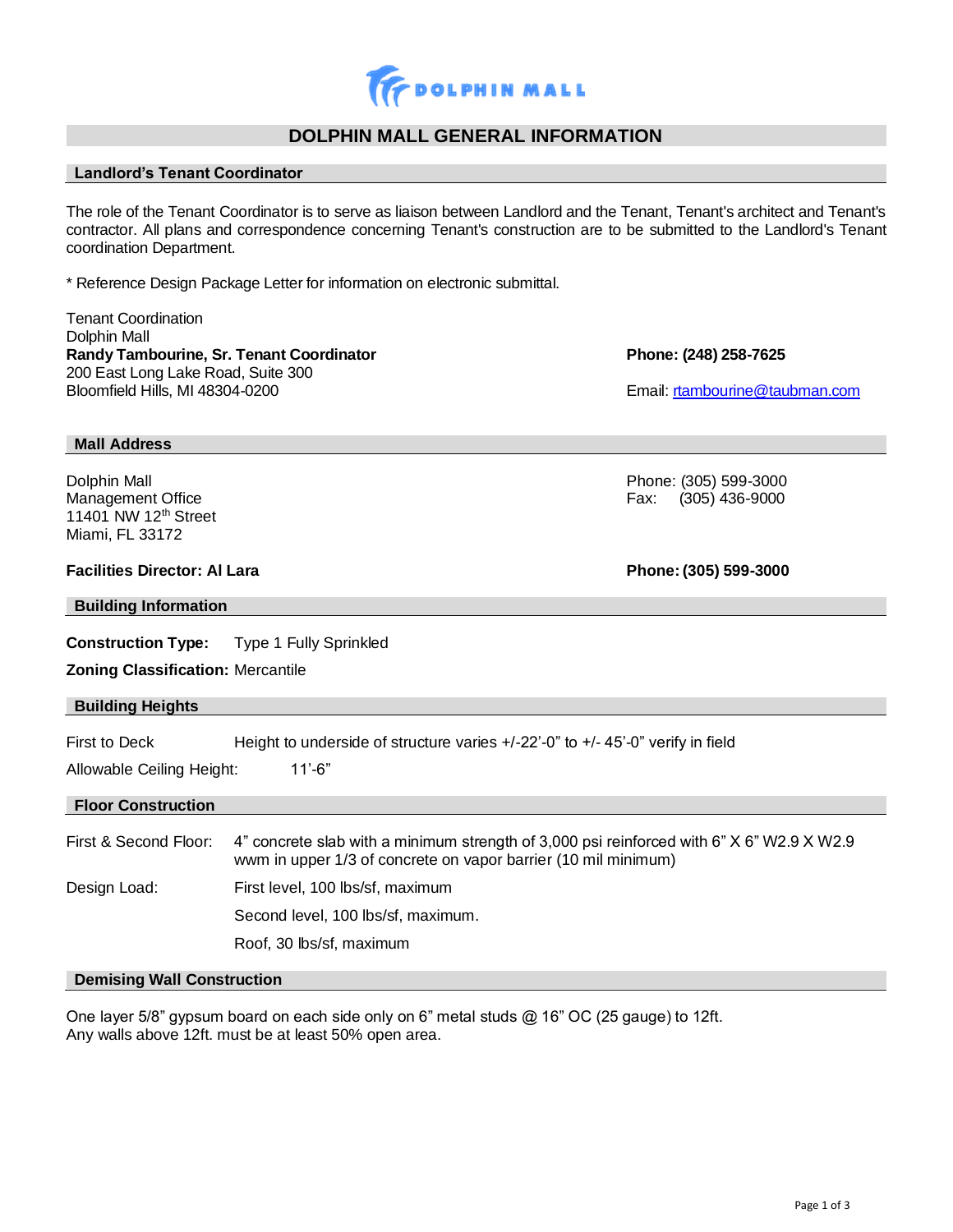

## **Service Corridor Vestibule Required**

Yes

One layer of 1/2" fire-retardant treated plywood 4'-0" high with 4" metal corner guards 8' high to be installed inside service vestibule recess to match Landlord corridor finish.

## **Utility Services and Points of Connection**

| <b>Electrical Service:</b> | White Box Tenants:       | 277/480 volt, 3 phase 3 wire, 60 hertz.<br>120/208 tenant transformer provided. |
|----------------------------|--------------------------|---------------------------------------------------------------------------------|
|                            | Food Court:              | 277/480 volt, 3 phase 4 wire, 60 hertz                                          |
|                            | Anchor Tenants:          | 277/480 volt, 3 phase 4 wire, 60 hertz                                          |
| Watt Density:              | <b>White Box Tenants</b> | 10 watts/sf                                                                     |
|                            | Food Court               | 50 watts/sf                                                                     |
|                            | Anchor Tenants:          | 20 watts/sf                                                                     |

## **Telephone**

Tenant to extend telephone service in conduit from premises to Landlord's designated telephone closet as determined by Landlord at Tenant's expense.

#### **Plumbing**

White Box Tenants: 1" Cold Water stub *above* the premises in a location determined by Landlord

Food Service Tenants: 2" Cold Water stub provided as determined by Landlord.

Anchor Tenants: 2" Cold Water stub provided as determined by Landlord.

4" Sanitary Sewer and Plumbing Vent stubbed to a location determined by Landlord.

4" Grease waist line provided for Food Court, tenant to provide an in-line grease interceptor.

Gas Utility Company meter manifolds located in loading docks.

| <b>HVAC</b>            |                                                                                                                                            |
|------------------------|--------------------------------------------------------------------------------------------------------------------------------------------|
| White Box Tenants:     | VAV conditioned Air Supply have been provided.<br>All return air is through open ceilings above.                                           |
|                        | Food/Anchor Tenants: Provide a complete roof mounted HVAC system with return air.                                                          |
| <b>Fire Protection</b> |                                                                                                                                            |
| White Box Tenants:     | Sprinkler system is a Hydraulically Calculated fire protection system.                                                                     |
| Anchor Tenants:        | Provide a separate Hydraulically Calculated fire protection system.<br>Final connection by Landlord approved contractor at Tenant expense. |
| <b>BAS / Fire</b>      |                                                                                                                                            |

Johnson Controls Phone: (866) 825-8860